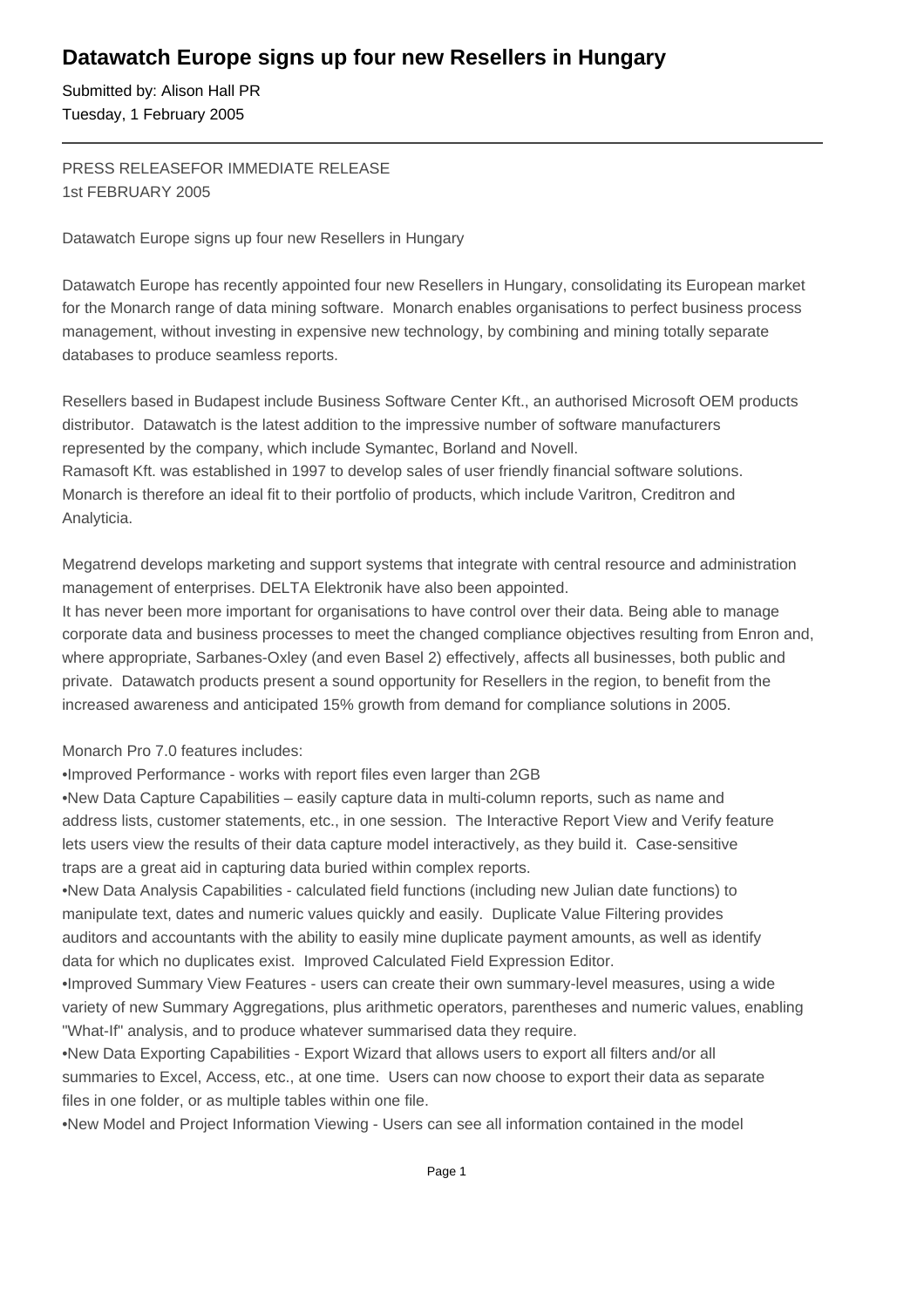and/or project in one easy view. Models and projects can also be saved in XML format, so that they become self-documenting.

• Improved Data Import Capabilities - import and lookup data in virtually any data source, without programming. Users can now define lookups ("left outer join") up to nine different data sources in one session. Link to a new data source to any other previously defined data source.

• Improved Data Filtering Capabilities – makes it easier and faster to import the data that users need by providing the ability to specify a data filter on external data sources including ODBC, Access, Excel files, etc., in place of importing the entire contents of a specified data source

• New Project Export Capabilities - allows users to build a list of Export Jobs that can be saved as one or more "Project Exports". One or all Export Jobs can be run with just one click, or run at the Command Line level.

Robert Graham, Datawatch Product Manager, Europe and Middle East comments; "The Monarch range of data and report mining software which Datawatch owns, already has a number of users in Hungary, most notably Citi Group. The software has various vertical markets around the world. These include Banking, Securities, Health Care and Government. Compliance is a big issue at present. Monarch software allows an organisation to work with its existing database to roll out its compliance solution, while enjoying a 'business as usual' stance. We have recently appointed our first distributor and three resellers in Hungary, but we are looking to appoint more. Our business model globally of appointing and supporting channel partners allows us to service around 500,000 users from just four offices around the world." He goes onto say "Data mining is necessary for an organisation's survival. If it is not used to predict a trend before the Auditors identify it, where is the control? Manage ment without information is not management."

## About Datawatch Europe

Datawatch Europe is a leading provider of the Monarch range of report and data mining business intelligence software that helps organisations increase productivity, reduce costs and gain competitive advantage. Datawatch products are used in more than 20,000 companies, institutions and government agencies worldwide, by around 500,000 users.

Datawatch works with VARs, integrators, consultants and independent software vendors who sell and support Datawatch products. In addition, Datawatch works with OEM customers who embed Datawatch components and technologies in their own solutions.

Further information can be found at www.datawatch-europe.com.

Contacts: Press Information Alison Hall, Public Relations Email: ahall@mpower.co.uk Tel: 07899 986932

Datawatch Europe Ltd Rob Graham European and Middle East Product Manager Email: rob.graham@datawatch-europe.com Tel: 01752 241456